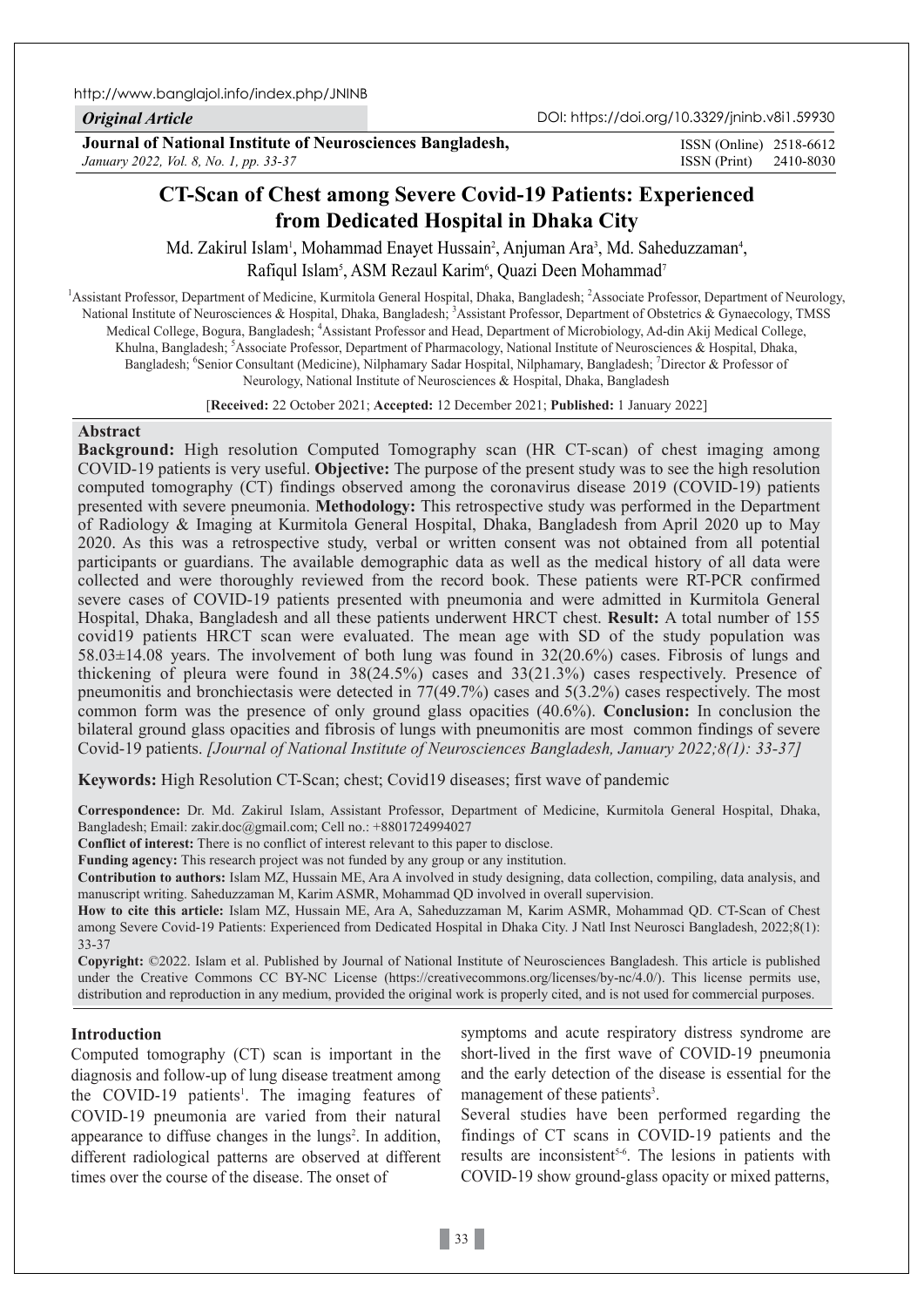and are likely to have peripheral distribution, bilateral involvement, lower lobe dominance, and multi-lobe distribution<sup>7</sup>. The structured review of all documentation and their composition can provide a more comprehensive picture of all dimensions of the subject. One of the main goals of meta-analysis is to reduce the differences between parameters by increasing the number of studies involved in the analysis process.

The high resolution computed tomography (HRCT) scan of the chest is increasingly recognized as strong evidence for early diagnosis<sup>8</sup>, because the changes in chest imaging sometimes may be earlier than clinical symptoms and thus HRCT scan play an early warning role in the diagnosis of COVID-19. HRCT-scan can play a critical role in the early identification of pneumonia and help in accurate diagnosis as HRCT has high sensitivity of 97% in diagnosing COVID-19 cases<sup>9</sup>. Some previous studies $4,7,9$  reported the radiological features of CT-scan in hospitalized COVID-19 patients, showing clear destruction of the pulmonary parenchyma including interstitial inflammation and extensive consolidation. In a study<sup>10</sup> it has been described the changes in chest CT-scan imaging on COVID-19 patients from initial diagnosis to recovery. This present study was undertaken to find out the high resolution CT-scan findings observed among severe Covid-19 patients.

## **Methodology**

**Study Settings & Population:** This retrospective study was performed in the Department of Radiology & Imaging at Kurmitola General Hospital, Dhaka, Bangladesh. The recorded HR-CT scan data were collected in the period spanned from April 2020 up to May 2020 during the first wave of Covid19 in Bangladesh. This was a first dedicated Covid19 hospital with a bed capacity of 500 and well-equipped ICU facilities. As this was a retrospective study, verbal or written consent was not obtained from all potential participants or guardians.

**Study Procedure:** The available demographic data as well as the medical history of all data were collected and were thoroughly reviewed from the record book. These patients were RT-PCR confirmed cases of COVID-19 patients presented with pneumonia and were admitted in Kurmitola General Hospital, Dhaka, Bangladesh and all these patients underwent HRCT chest. All HR CT-scan of chest images were evaluated by two radiologists blindly with a minimum experience of 8 years and all patients were evaluated to identify any change occurred within lung parenchyma. Patterns and distributions of lung involvement were evaluated.

Visual quantitative evaluation for each of the five lung lobes were also assessed for degree of involvement and classified as none  $(0\%)$ , minimal  $(1-25\%)$ , mild (26-50%), moderate (51-75%) and severe (76-100%). The total severity score<sup>11</sup> was reached by summing the score of all five lobes with the range of total severity score was 0 to 20. For all scanning techniques (axial, coronal and/or sagittal), American, General Electric (GE) Hi- speed 128 slice multi-detector CT scanner was used to obtain the HRCT chest. The scanning parameter was 120 kV, 200mAs; matrix was 512×512; scanning time was 0.55 s/circuit; collimator was 0.625 m; pitch was 0.89, FOV 360 mm; scanning thickness was 0.625 mm; reconstruction algorithm: high spatial frequency, window: lung window. The scan ranged from the thoracic entrance to the angle plane of the bilateral rib. Level of inspiration: full inspiration. Proper protections of all the radiology staffs were taken.

**Statistical Analysis:** The Statistical Package for the Social Sciences (SPSS) version 23 (Statistical Package for the Social Sciences) for Windows, Version 23.0 (IBM Corporation, Armonk, New York) was used to perform the statistical analysis. Categorical data were presented as numbers and percentages. Numerical data were presented as mean and standard deviation. An unpaired t test was employed to assess quantitative variables, while the chi-square test was used to assess qualitative ones. Statistical significance was defined as  $p \le 0.05$ .

#### **Results**

A total number of 155 covid19 patients HRCT scan were evaluated. Most of the study population were in the age group of 40 to 60 Years which was 73(47.1%) cases followed by 60 to 80 years, Less Than 40 Years and More Than 80 Years which were 57(36.8%) cases,  $17(11.0\%)$  and  $8(5.2\%)$  cases respectively. The mean age with SD of the study population was  $58.03 \pm 14.08$ years with the range of 22 to 97 years (Table 1).

| $\sim$ $\sim$                                     |           |         |
|---------------------------------------------------|-----------|---------|
| <b>Age Group</b>                                  | Frequency | Percent |
| Less Than 40 Years                                | 17        | 11.0    |
| 40 to 60 Years                                    |           |         |
| 60 to 80 Years                                    |           |         |
| More Than 80 Years                                |           |         |
| <b>Total</b>                                      | 155       | 100.0   |
| Mean $\pm$ SD (Range) 58.03 $\pm$ 14.08(22 to 97) |           |         |

In this study male was predominant than female which were 104(67.1%) cases and 51(32.9%) cases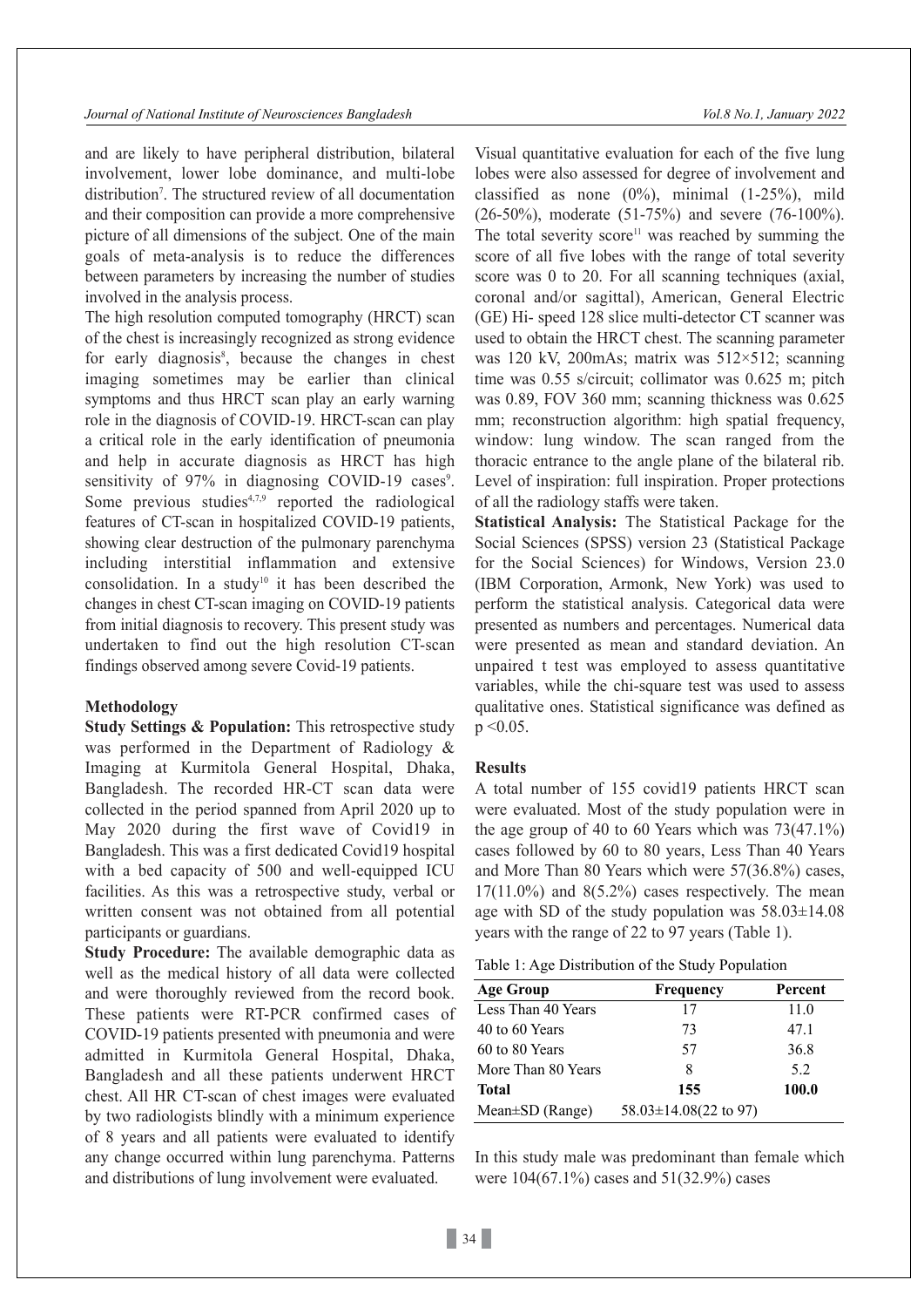*CT-Scan of Chest among Severe Covid-19 Patients: Islam et al*

respectively. The male and female ratio was 2.04:1 (Figure I).



Figure I: Distribution of Gender of the study population

Table 2: Involvement of Different Lobes of Lungs among Study Population

| <b>Lobes of Lung</b> | Mean± Std. Deviation | Range     |
|----------------------|----------------------|-----------|
| Right Upper Lobe     | $30.61 \pm 25.528$   | 0 to 95   |
| Right Middle Lobe    | 25.63±24.940         | 0 to 100  |
| Right Lower Lobe     | $45.10 \pm 30.186$   | 0 to 95   |
| Left Upper Lobe      | 29.37±24.403         | 0 to 90   |
| Left Lower Lobe      | 41.19±30.064         | 0 to 95   |
| <b>TSS</b>           | $9.35 \pm 4.940$     | 1 to $20$ |
| <b>Total Lung</b>    | 34.39±24.827         | 1 to 95   |

Medistinal lymphadenopathy was the most common HR CT-scan findings of chest among the Covid19 patients which was found in 114(73.5%) cases followed by sub-centrimetric lymphadenopathy, consolidations and crazy paving which were 82(52.9%) cases, 78(50.3%) cases and 55(35.5%) cases respectively. Fibrosis of Lungs and Thickening of Pleura were found in  $38(24.5%)$  cases and  $33(21.3%)$ cases respectively. The involvement of Both Lung was found in 32(20.6%) cases. Presence of pneumonitis and bronchiactesis were detected in 77(49.7%) cases and 5(3.2%) cases respectively. Left sided mild pleural effusion was also noted in 6(3.9%) cases (Table 3).

Ground glass opacity was found in different forms. The most common form was the presence of only ground glass opacities which was 63(40.6%) cases. Bilateral ground glass opacities was detected in 63(40.6%) cases. Widespread and bilateral focal ground glass

opacities were reported in 18(11.6%) cases and 6(3.9%) cases respectively. Bilateral multifocal was found in  $4(2.6\%)$  cases. Only  $1(0.6\%)$  case was found with scattered ground glass opacities (Figure II).

Table 3: Different Findings of HRCT-scan of Chest among the Study Population

| <b>HR CT-scan findings</b>       | Frequency | Percent |
|----------------------------------|-----------|---------|
| Sub-segmental Collapse           | 5         | 3.2     |
| Medistinal Lymphadenopathy       | 114       | 73.5    |
| Sub-centrimetric Lymphadenopathy | 82        | 52.9    |
| <b>Dilated Vessels</b>           | 14        | 9.0     |
| Consolidations                   | 78        | 50.3    |
| Reticulations Lymphadenopathy    | 11        | 7.1     |
| Subtle                           | 9         | 5.8     |
| Diffuse                          | 51        | 32.9    |
| Crazy Paving                     | 55        | 35.5    |
| Fibrosis of Lungs                | 38        | 24.5    |
| Thickening of Pleura             | 33        | 21.3    |
| <b>Bronchiactesis</b>            | 5         | 3.2     |
| Bullae                           | 6         | 3.9     |
| Involvement of Both Lung         | 32        | 20.6    |
| Presence of Pneumonitis          | 77        | 49.7    |
| Left sided mild pleural effusion | 6         | 3.9     |
| Minimal Fibrosis                 | 1         | 0.6     |



Figure II: Different Variations of Ground Glass Opacity in Lungs



Figure III: Different Stages of Covid19 according to HR CT-scan of Chest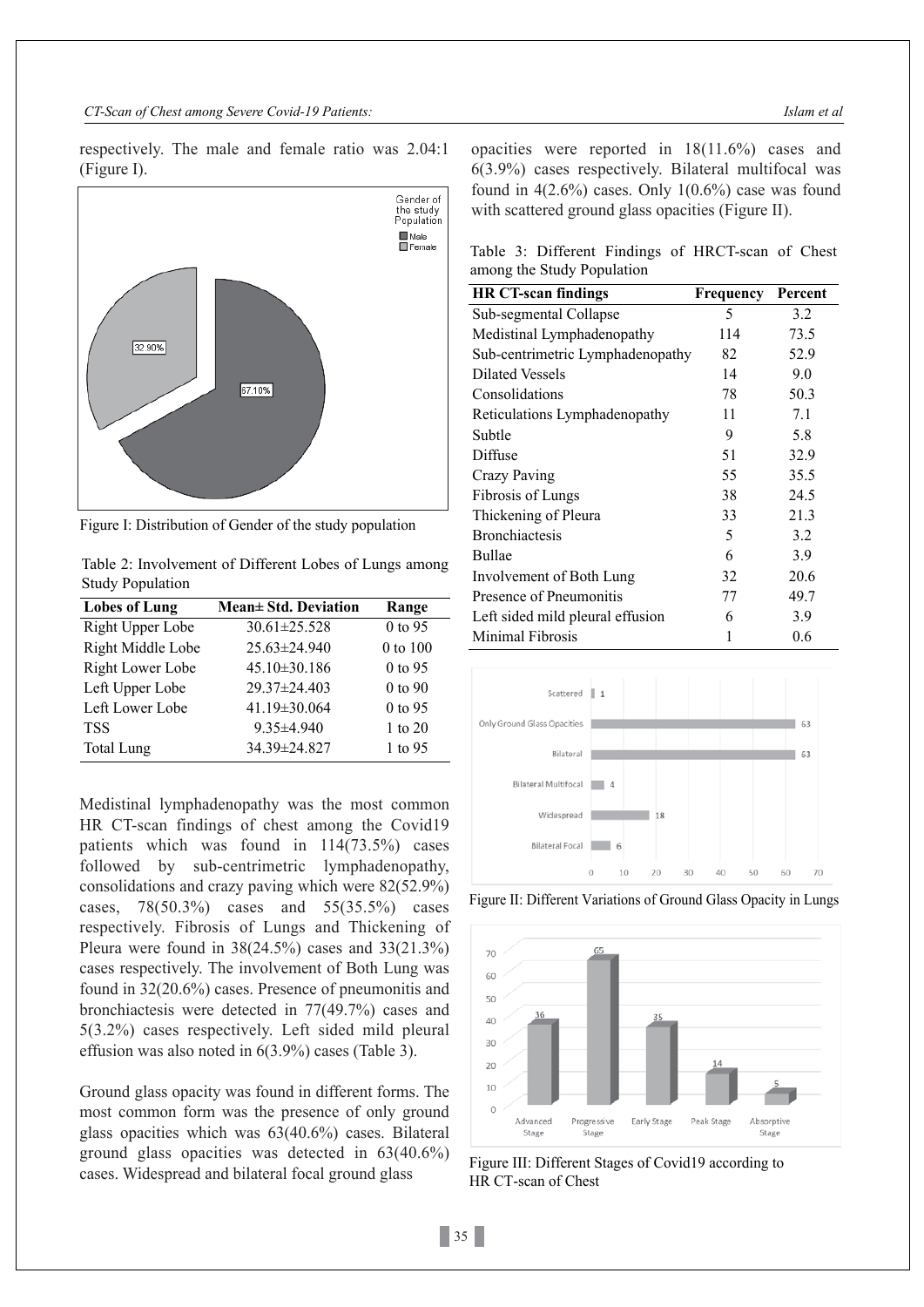Imaging of lungs with HR CT-scan of chest was reported in different stages of Covid19. The most common was the progressive stage which was 65(41.9%) cases followed by Advanced Stage, Early Stage and Peak Stage which were 36(23.2%) cases,  $35(22.6%)$  cases and  $14(9.0%)$  cases respectively. However, only 5(3.2%) cases were reported as absorptive stage (Figure III).

## **Discussion**

COVID-19 can disseminate rapidly and it is primarily through the respiratory tract by droplets, respiratory secretions, and direct contact<sup>10</sup>. It has been described that small particles containing the virus may diffuse in indoor environments covering distances up to 10 m from the emission source<sup>11</sup>. Chest CT should be performed with strict precautions to minimize hazardous exposure of patients and health care professionals. When possible, chest CT is performed at sites with less traffic to avoid exposure of other patients and staff. Where more than one fixed CT scan is available, dedicated use of only one CT scan for patients with COVID-19 may be ideal. Another option is the use of a mobile CT scan<sup>12</sup>.

In this study a total number of 155 covid19 patients HRCT scan were evaluated. Most of the study population were in the age group of 40 to 60 Years which was 73(47.1%) cases followed by 60 to 80 years, Less Than 40 Years and More Than 80 Years which were 57(36.8%) cases, 17(11.0%) and 8(5.2%) cases respectively. The mean age with SD of the study population was  $58.03 \pm 14.08$  years with the range of 22 to 97 years. Patients who are referred for chest CT should be screened for COVID-19 symptoms, and symptomatic patients should be provided with a surgical mask and placed in an isolation room $13$ . The same applies to patients with proven COVID-19. A strong case can also be made for all patients to wear face masks, whether they are symptomatic or not. Distances between patients in waiting areas near the CT scanner should be maximized; maintaining an interpersonal distance of 2 m in combination with wearing a face mask has been reported to be effective protection<sup>14</sup>.

In this present study male was predominant than female which were  $104(67.1\%)$  cases and  $51(32.9\%)$  cases respectively. The male and female ratio was 2.04:1. Medistinal Lymphadenopathy was the most common HR CT-scan findings of chest among the Covid19 patients which was found in 114(73.5%) cases followed by sub-centrimetric lymphadenopathy,

consolidations and crazy paving which were 82(52.9%) cases, 78(50.3%) cases and 55(35.5%) cases. Fibrosis of Lungs and Thickening of Pleura were found in 38(24.5%) cases and 33(21.3%) cases respectively. The involvement of Both Lung was found in 32(20.6%) cases. Presence of Pneumonitis and Bronchiactesis were detected in 77(49.7%) cases and 5(3.2%) cases respectively. Left sided mild pleural effusion was also noted in 6(3.9%) cases. Several studies have been published reporting chest CT findings in COVID-19 cases<sup>15</sup>. However, many studies are limited by selection bias, potential blinding issues, and potential confounding of chest CT findings owing to the simultaneous presence of other lung diseases<sup>16</sup>. Nearly all authors of studies who investigated the chest CT-scan appearance of COVID-19 investigated CT performed in symptomatic patients. The pulmonary histologic findings of COVID-19, which are characterized by acute and organizing diffuse alveolar damage, resemble those observed in other coronavirus infections, including severe acute respiratory syndrome coronavirus 1 (SARS-CoV-1) and MERS-CoV cases $17$ . Accordingly, the reported chest CT abnormalities in COVID-19 are similar to those seen in infections with SARS-CoV-1 and MERS-CoV cases. The prevalence of chest CT abnormalities in COVID-19 is dependent on the stage and severity of the disease. There is currently a lack of radiologic-pathologic correlation studies in the literature.

Ground glass opacity was found in different forms. The most common form is the presence of only ground glass opacities which was 63(40.6%) cases. Bilateral ground glass opacities was detected in 63(40.6%) cases. Widespread and bilateral focal ground glass opacities were reported in 18(11.6%) cases and 6(3.9%) cases respectively. Bilateral Multifocal was found in  $4(2.6\%)$  cases. Only  $1(0.6\%)$  case was found with scattered ground glass opacities. Several chest CT findings have been reported in 10% to 70% of RT-PCR test–proven COVID-19 cases, including consolidation (51.5%), linear opacity (40.7%), septal thickening and/or reticulation (49.6%), crazy-paving pattern (34.9%), air bronchogram (40.2%), pleural thickening (34.7%), halo sign (34.5%), bronchiectasis (24.2%), nodules (19.8%), bronchial wall thickening (14.3%), and reversed halo sign (11.1%) 18. The lesion distributions have been reported in a study<sup>11</sup> as unilateral (15.0%), multifocal (63.2%), diffuse (26.4%), single and/or focal (10.5%), middle or upper lobe involvement (49.3%–55.4%), peripheral location (59.0%), and central and peripheral location (36.2%).